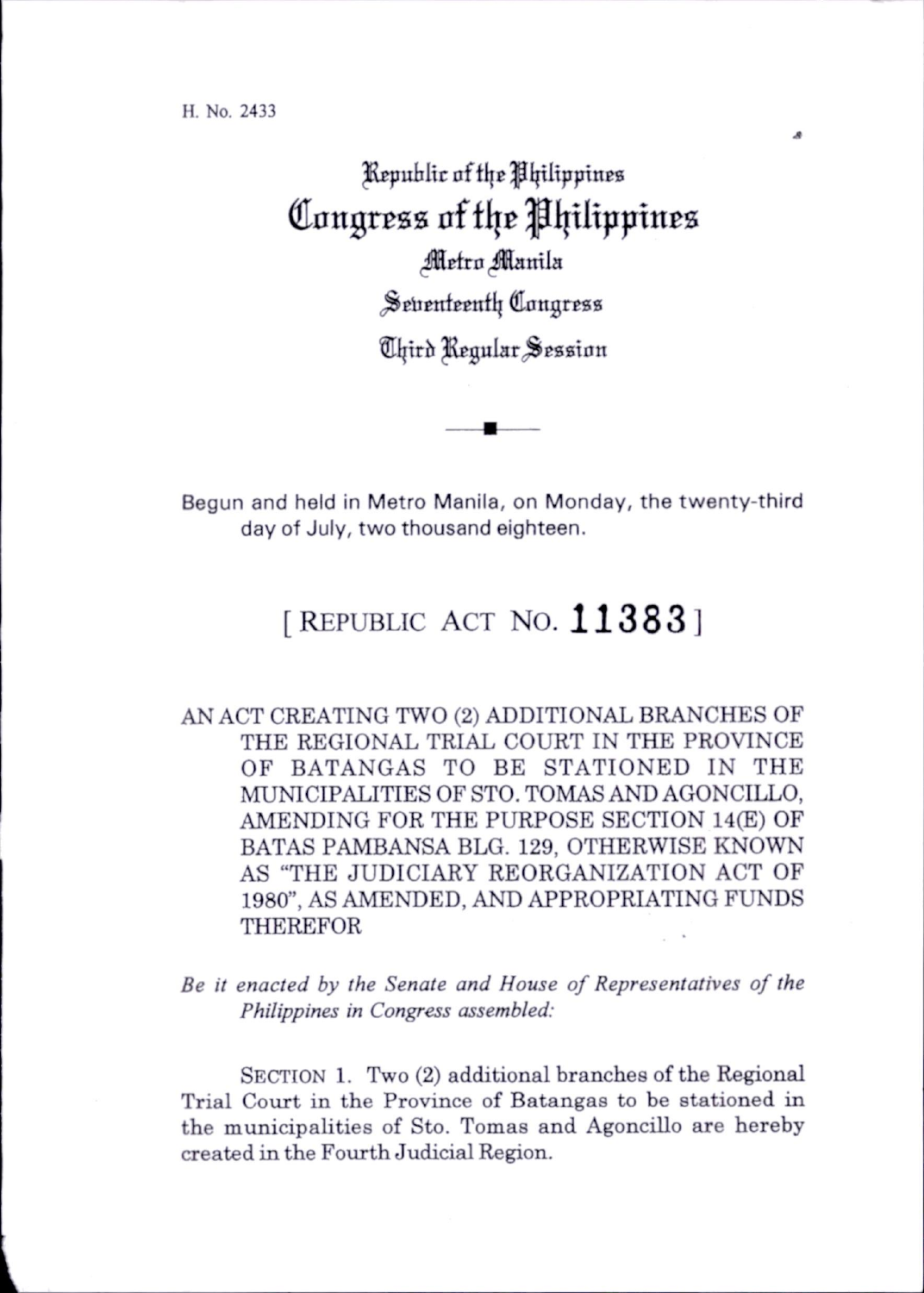The Supreme Court shall assign the respective branch numbers for the newly created Regional Trial Court branches in the Fourth Judicial Region.

Sec. 2. The Chief Justice of the Supreme Court, in coordination with the Secretary of the Department of Justice, shall immediately include in the Court's program the operationalization of one (1) additional Regional Trial Court branch to be stationed in the Municipahty of Sto. Tomas and one (1) additional Regional Trial Court branch to be stationed in the Municipahty of Agoncillo. The funds necessary for the operation of the courts herein created shall be appropriated and released only upon the actual organization of the courts and the appointment of its personnel.

Sec. 3. Section 14(e) of Batas Pambansa Big. 129, otherwise known as "The Judiciary Reorganization Act of 1980", as amended, and all other laws, rules and regulations which are inconsistent with this Act are hereby amended, repealed or modified accordingly.

Sec. 4. This Act shall take effect fifteen (15) days after its publication in the Official Gazette or in a newspaper of general circulation.

Approved.

VICENTE President of the Senate SOTTO III

GLORIA MACAPAGAL ARROYO Speaker of the House of Representatives